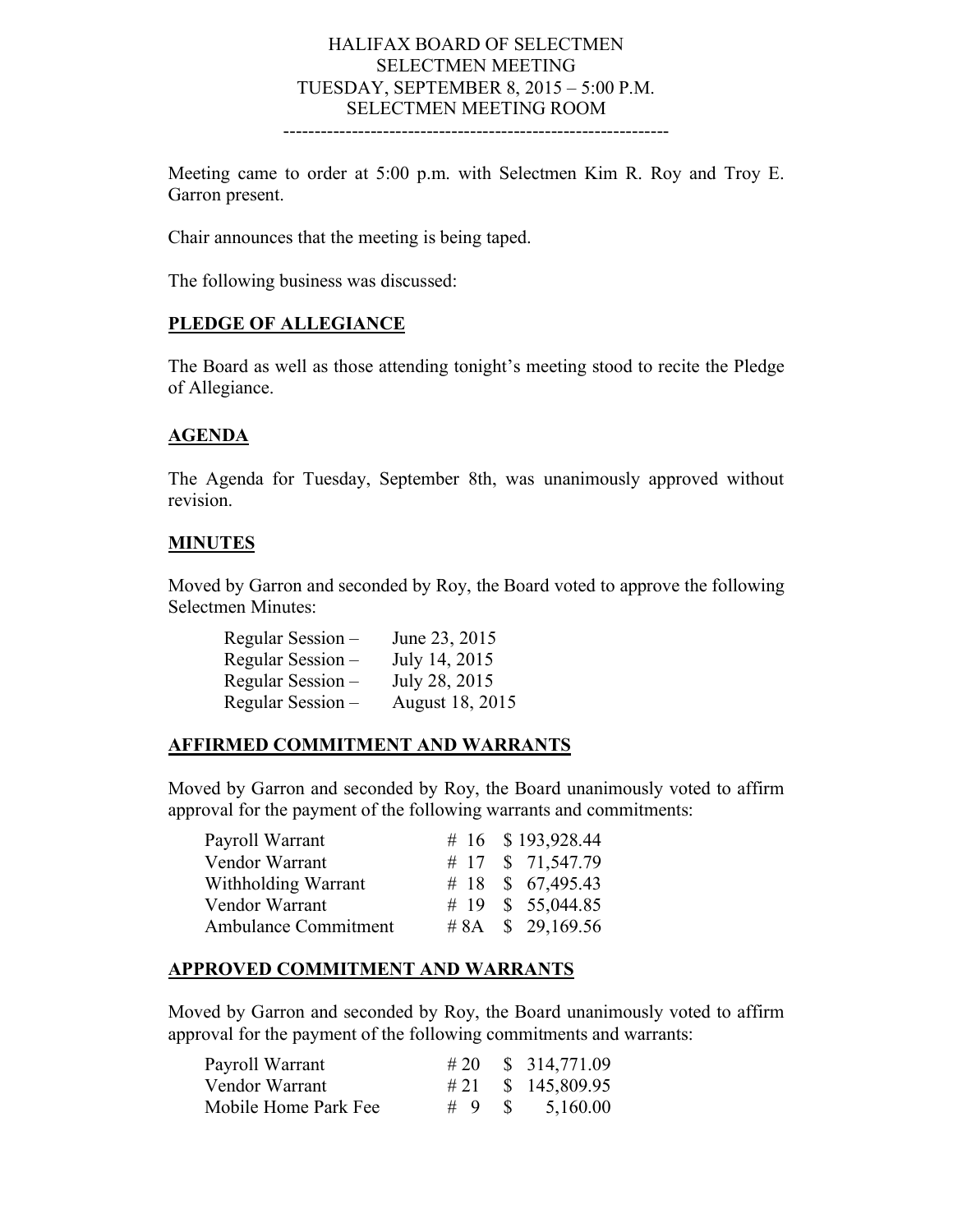Moved by Garron and seconded by Roy, the Board unanimously approved payment of the following Selectmen bills:

|                                                   |              | 79.78       |
|---------------------------------------------------|--------------|-------------|
|                                                   |              | 34.75<br>S  |
| Harry B. Harding $\&$ Son (printing STM $9/8/15)$ | -S           | 424.75      |
|                                                   |              | \$24,833.31 |
|                                                   | $\mathbb{S}$ | 146.24      |
|                                                   |              | 434.31      |
|                                                   |              |             |

Maureen Rogers was in the audience and asked who was responsible for paying for street lights and Seelig if there is a street light not working that is the town's he will call National Grid but it there is a street light being paid by a resident and they no longer want to pay for it National Grid will shut it off.

Millias arrived at 5:10 p.m.

### **AGENDA**

The Agenda for Tuesday, September  $8<sup>th</sup>$ , was unanimously approved without revision.

Roy stated that she is Excited that the LED sign is up and running. She added that messages will not be scrolling and there will be no color.

Millias said that they are working on getting the shrub removed, but seems to be a discrepancy between management company and property owner.

#### **GENERAL MAIL / DISCUSSIONS**

#### Signage at Monponsett Pond

Cathy Drinan is looking for suggestions about better signage at the boat ramp at Route 58 (and the other boat ramps at Lingan Street and Route 36) that would be prominent and eye-catching to provide advisories and information about Pond closings, etc.

Seelig said that policy is that we warn the residents but they still are using pond and Cathy gets calls that there are people on the pond.

#### Water System Update

An outdoor water ban is in affect from September  $1<sup>st</sup>$  until at least November  $1<sup>st</sup>$ and possibility December  $1<sup>st</sup>$ . The Town will use Brockton water from time to time depending on water usage and how much water is available from the Town's wells. Anyone with questions should contact the Water Department. Seelig mentioned that the cell service has not been moved yet.

#### Earth Removal Report - Turkey Swamp

Barry Gates has submitted earth removal report for April - June 2015. He has been notified that if he intends to apply for another year, he needs to tell the Board by October so that a hearing can be scheduled in November.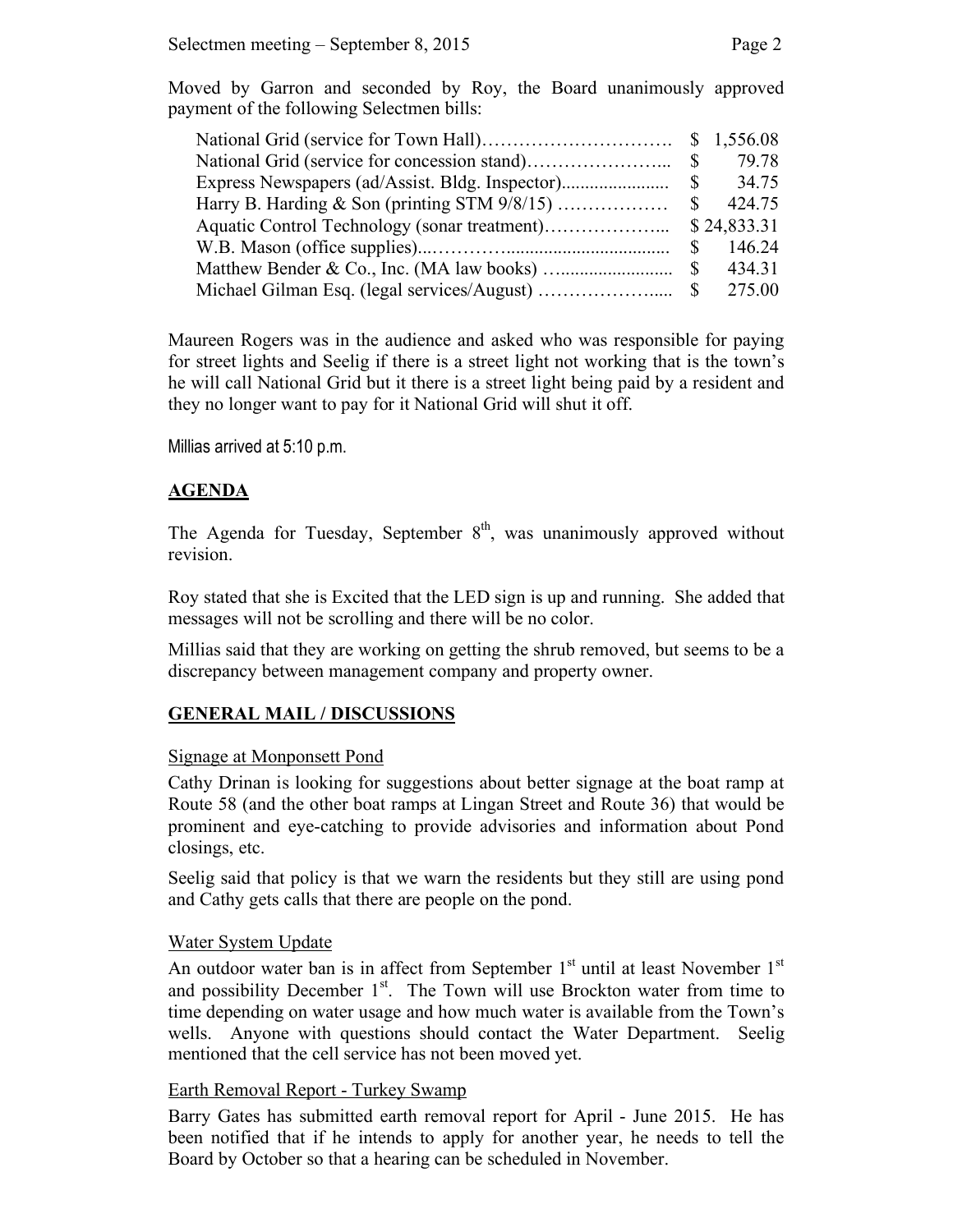## Fuel Storage Permits

Kozhaya Nessralla and Halifax Country Club have not renewed (previous permits expired on May 1). Seelig has notified them and told them that revocation hearings would be held in October if they did not renew.

## Use of Town Green Halifax Girls Basketball

Moved by Garron and seconded by Millias, the Board unanimously granted Halifax Girls Basketball the use of the Town Green on Saturday, September  $12<sup>th</sup>$ , from 8:00 a.m. to 3:00 p.m. for a yard sale fundraiser.

## MMA Legislative Breakfasts

Breakfasts are being held at the following locations:

Rehoboth on October 2nd Avon on October  $9<sup>th</sup>$ Marion on October 16<sup>th</sup>

Seelig plans on going to the breakfast on October  $2<sup>nd</sup>$ . If any of the Board members would like to attend RSVPs are appreciated.

# **SCHEDULED APPOINTMENTS**

# *Theresa Levenson & Halifax in Lights Committee – Appoint to HIL*

Roy asked if she has been meeting with the committee and Ms. Levenson said she has. She continued to say that she has been a resident for 14 years and has attended the fireworks and want to help as she now has the time. Roy is so grateful that she wants to come on board and Garron appreciates her wanted to help as we do need people. He added that Maureen has helped out throughout the years. Millias said it is a wonderful thing her wanting to help and thanked her for stepping up.

Moved by Millias and seconded by Garron, the Board unanimously voted to appoint Theresa Levenson to the Halifax in Lights Committee, term to expire August 31, 2018.

# **GENERAL MAIL / DISCUSSIONS (CONTINUED)**

## Close Out Fire Chief Recruitment Account

Moved by Garron and seconded by Millias, the Board unanimously voted to close the Fire Chief Recruitment Account and have the remaining balance of \$103.89 deposited to the General Fund.

## Fire Engine Contract

Moved by Garron and seconded by Millias, the Board unanimously voted to have the Chair, Kim R. Roy, sign the Fire Engine Contract.

## Monponsett Pond Algae Blooms

A group of residents from Hanson wrote to the Halifax Board of Health complaining about health problems due to the algae blooms in Monponsett Pond and requested that the Brockton dam be removed. Board of Health Agent Cathy Drinan wrote back acknowledging the problems and providing information about the various efforts by Halifax to improve the situation.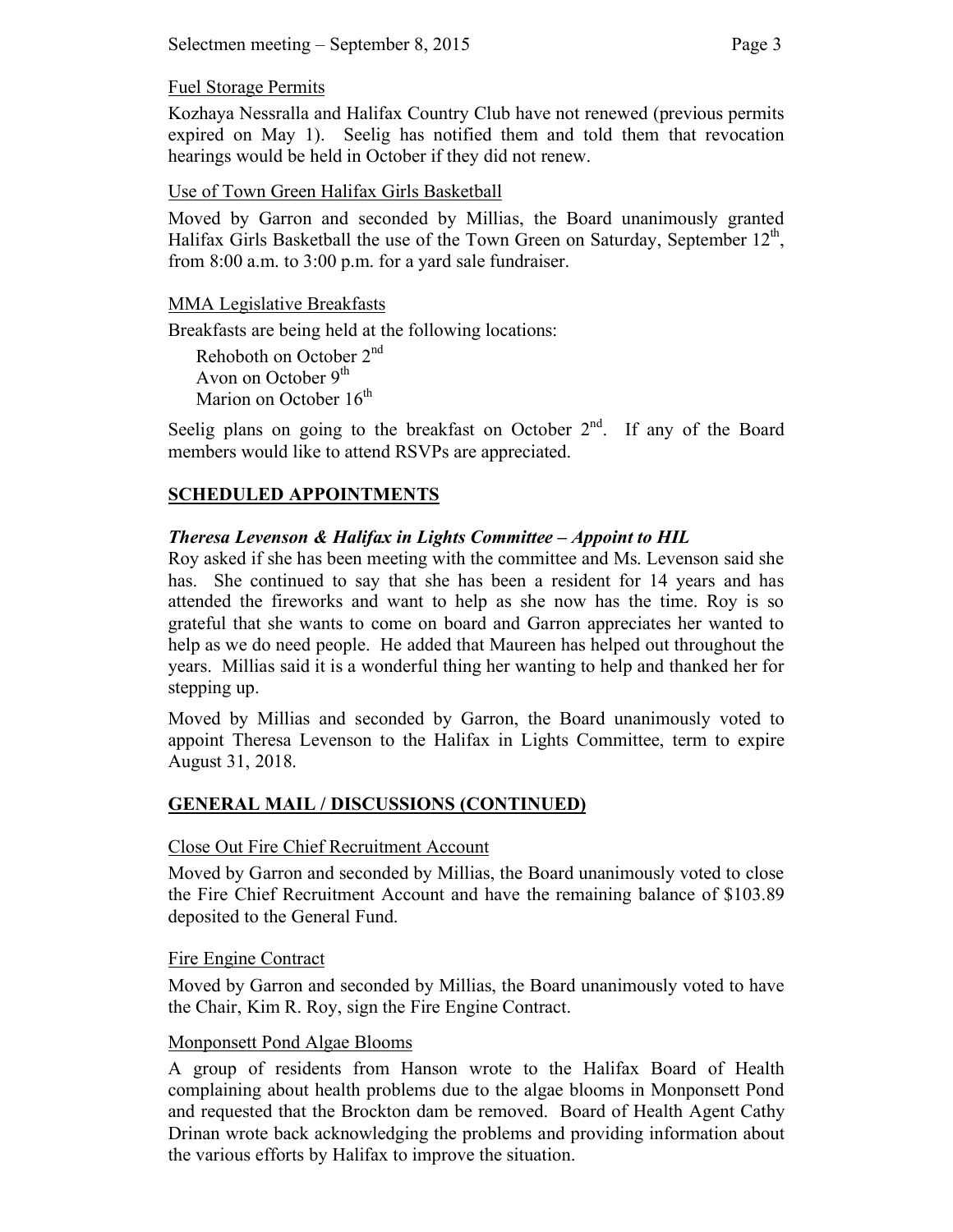Moved by Garron and seconded by Millias, the Board unanimously voted, with regret, to accept the resignation of Alicia Ladue as Police Matron and to send a letter thanking her for her service.

## John Drolette - Autumn Lane

John Drolette called the Selectmen's Office regarding Autumn Lane. Seelig sent him a note outlining that very little has changed and stated he can contact Eastern Bank about their plans if the BOS would like him to. He also can contact land use counsel and Town counsel to see if they have any advice as to how to more this project along.

Millias asked how much is Eastern is holding for the amount and Seelig did not know off hand. Roy said if Seelig had the time could he contact Eastern Bank. Garron added that we have been dealing with this for a long time.

Moved by Millias and seconded by Garron, the Board unanimously voted to have Seelig contact Eastern Bank.

## A-Plus in Middleboro

There was a newspaper article about complaints from residents in Middleboro and Halifax about A-Plus (composting facility). The facility is under an enforcement order from DEP. Seelig will contact DEP before next Board of Selectmen meeting to see if any progress has been made.

## Council on Aging Surplus Property

The COA has a file cabinet that is in good condition and various pieces of phone equipment that they would like to declare surplus. Seelig will check with the other departments to see if they are in need of any of it.

## Monponsett/Brockton Dam

Seelig is recommending that the Board send a letter to the Brockton Water Commission and the Central Plymouth County Water District Commission to asking that they delay diversion until the high algae levels are significantly reduced.

Moved by Garron and seconded by Millias, the Board unanimously voted to send a letter to the Brockton Water Commission and the Central Plymouth County Water District Commission.

Roy added that in the letter explain that we just treated the ponds and we "strongly urge" that they delay diversion.

# **SCHEDULED APPOINTMENTS (CONTINUED)**

## *Chief Viveiros and Erik Arbeene – Adopt FEMA Hazard Mitigation Plan*

Mr. Arbeene, Community Planner for Old Colony Planning Council, handed out an outline of the Old Colony Hazard Mitigation Plan which explained the plan, the benefits of the plan, hazard identification, risk assessment, existing protections, mitigation strategy, plan adoption and what the next steps are.

Mr. Arbeene went through the handout page by page therefore a copy is attached hereto and made an official part of these minutes.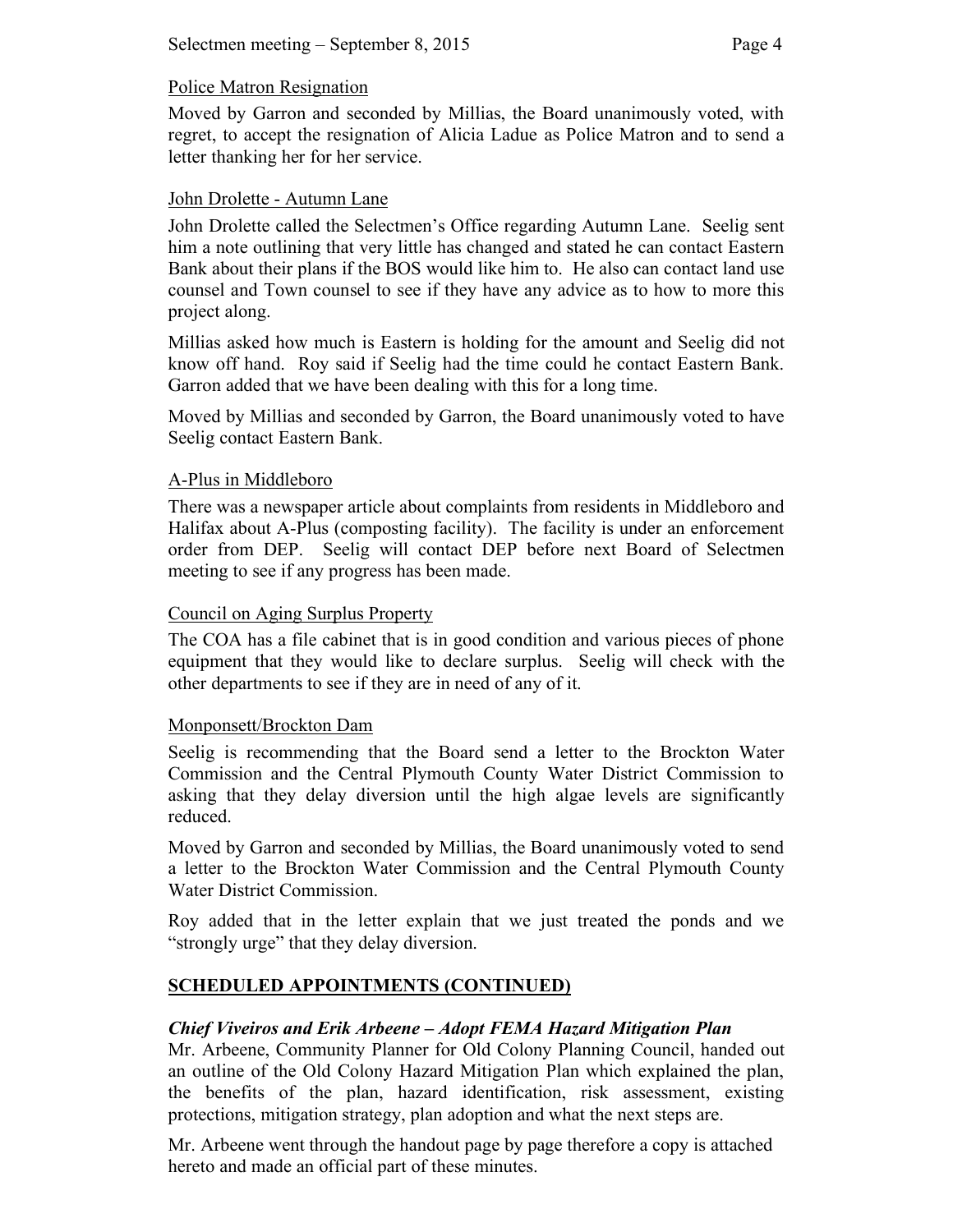After explaining the plan Chief Viveiros recommended that the Town accepts the plan especially since it gives the Town the opportunity to apply for grants and it allows us to be proactive so that when the grants come around we already have a project in place ready to go.

Mr. Arbeene said that after about three years the Town should think about updating the plan so it is ready to go in the fifth year when it expires.

Moved by Garron and seconded by Millias, the Board unanimously voted to accept the Old Colony Hazard Mitigation Plan and have the Chair, Kim R. Roy, sign the *Adoption Resolution*.

## *Introduce Officer DeRoo and Officer Simpson*

Chief Broderick wanted the BOS to meet the new police officers who just graduated from the Academy. He stated that Officer DeRoo and Officer Simpson are already on the street and working their shifts. Their field work was completed before they enter into the Academy, so they were able to get right on the road.

Roy said that it is great that we are "stocking up" with permanent and intermediate officers who have been trained, have a relationship with the department and the town because it makes an easier transition for someone to slide into a full time position when they come up.

Garron words of advice to them were to be fair, firm and consistent and be the best you can. As always, we support the department and any questions ask the Chief or you superiors.

Millias said that he hopes to keep them in the community. Chief Broderick said that is a plus to have guys who live in the town on the force with the hope that they stay but he would never hold anyone back who may want to move on.

The Board wished them best of luck.

# **GENERAL MAIL / DISCUSSIONS (CONTINUED)**

## Agricultural Committee

The AG's office has approved the by-laws (Board can organize the Agricultural Committee) passed by Town Meeting in May. Seelig said he will start the publicity and for those who are interested in serving on the committee to attend the BOS meeting on October  $13<sup>th</sup>$  unless the Board would like them in on September  $22<sup>nd</sup>$ .

#### Recycling Abatements

Move by Garron and seconded by Millias, the Board unanimously voted to abate Recycling Bill #996 in the amount of \$25.00.

Move by Garron and seconded by Millias, the Board unanimously voted to abate Recycling Bill #2580 in the amount of \$50.00.

Moved by Garron and seconded by Millias, the Board unanimously voted to table the abatement requests for Recycling Bill #2575, #1527, #1575 and #1576 until the Board receives clarification from the hauler that the resident's recyclables are being picked up.

Moved by Garron and seconded by Millias, the Board unanimously voted to abate Recycling Bill #1885 in the amount of \$50.00.